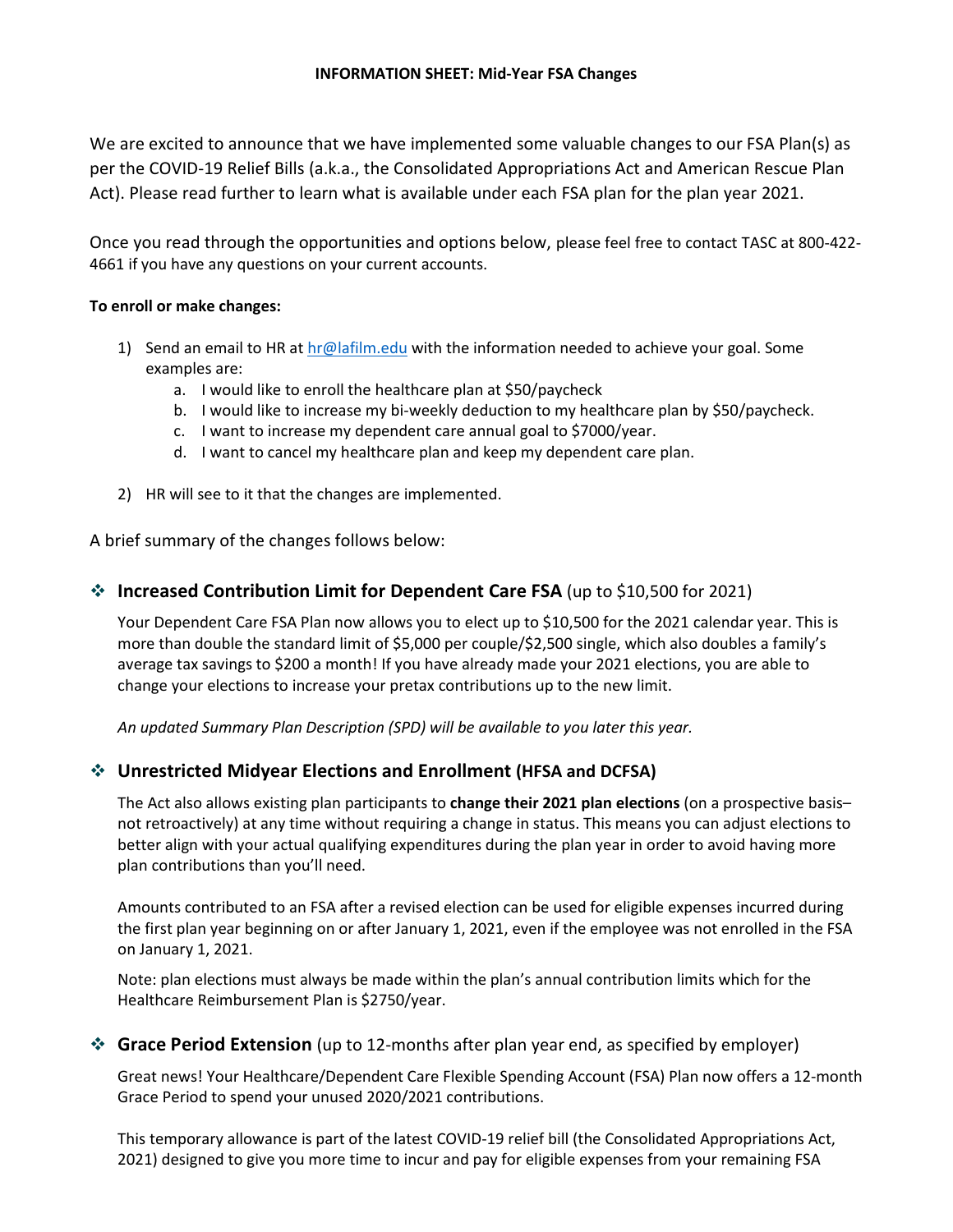balance against the just-ended plan year. With more time to use your funds, the risk of forfeiting unused funds at the end of the plan year is reduced.

| Where participants can see the Grace Period change in their benefit account: |                                                           |                      |                                           |               |
|------------------------------------------------------------------------------|-----------------------------------------------------------|----------------------|-------------------------------------------|---------------|
|                                                                              | <b>WEB PORTAL</b>                                         |                      | <b>MOBILE APP</b>                         |               |
| 1) Click on the applicable<br><b>FSA benefit from home</b><br>page:          | Same screen images as above under Carryover.              |                      |                                           |               |
| 2) Scroll down to Account<br><b>Summary and find "Last</b>                   | <b>ACCOUNT SUMMARY</b>                                    |                      | <b>B</b> App Store all 令<br>11:47 AM      | $\bullet$ 74% |
| day for spending" and "Last                                                  | Plan start date                                           | 01/01/21             | <b>Account summary</b><br>Plan start date | 12/01/20      |
| date for submitting                                                          | First day for spending                                    | 01/01/21             |                                           |               |
| expenses" $-$ these are your<br>Grace Period end dates as                    | Plan end date                                             | 12/31/21             | Plan end date                             | 09/30/21      |
| set by your Plan.                                                            | Last day for spending<br>Last day for submitting expenses | 12/31/22<br>01/01/23 | First day for spending                    | 12/01/20      |
|                                                                              | First paycheck deduction                                  | 01/08/21             | Last day for spending                     |               |
|                                                                              | Paycheck deduction frequency                              | Bi-weekly (26)       | Last day for submitting expenses          |               |
|                                                                              |                                                           |                      | First paycheck deduction                  | 12/04/20      |
|                                                                              |                                                           |                      | Paycheck deduction<br>frequency           | BiWeekly24    |
|                                                                              |                                                           |                      |                                           | 【16           |

#### **How Grace Period Works:**

The Grace Period is a specified period of time immediately following the last day of the plan year to allow participants to use up their remaining FSA balances on eligible expenses incurred during the new plan year and during the grace period (to spend down the old balance).

Your plan also includes a **Runout Period**, which begins on the first day of the new plan year. During the runout period, participants can be reimbursed for expenses only incurred in the previous plan year. The runout and the Grace Period run concurrently. Once the runout ends, the Grace Period will continue through the dates indicated in the below table.

TASC (our plan administrator) will reimburse requests based on the date of service -- spending down fund balances in the previous plan year first, and then turning to funds available in the current plan year (if reenrolled in the plan).

To learn more about the value of a Grace Period, please view the [Grace Period education flyer.](https://www.tasconline.com/uploads/uba_files/FX-6624-012921%20Grace%20Period%20HFSA%20LPFSA%20DCFSA.pdf)

*An updated Summary Plan Description (SPD) will be provided to you later this year.*

### ❖ **Dependent Age Limit Increased to age 14 (DCFSA)**

The latest COVID-19 relief bill (the Consolidated Appropriations Act, 2021) includes a provision that increases the age limit for dependent children covered by the Dependent Care FSA Plan. The new age limit is "up to age 14" (formerly "up to age 13") for the purposes of receiving reimbursements from funds carried over from the previous plan year. This means, for any dependent child that aged out (turned 13) during the calendar year 2020, the plan participant may receive reimbursement in calendar year 2021 until the child turns 14.

To learn more about the qualifications to participant in a Dependent Care FSA, please refer to the [Dependent Care Qualifications Flyer.](https://www.tasconline.com/uploads/uba_files/FX-3166-011421%20Dependent%20Care%20FSA%20Qualifications.pdf)